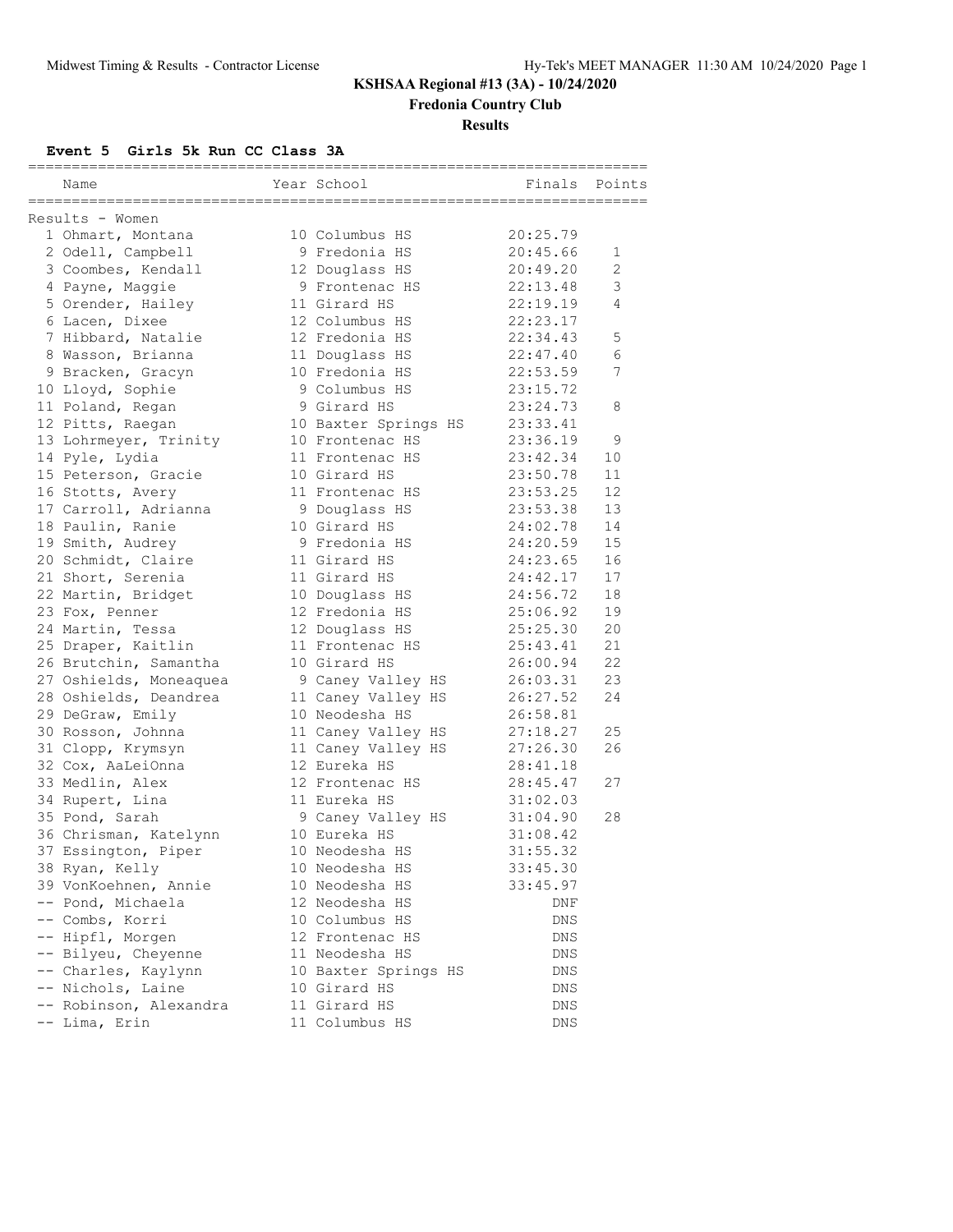## **KSHSAA Regional #13 (3A) - 10/24/2020**

**Fredonia Country Club**

#### **Results**

**....Event 5 Girls 5k Run CC Class 3A**

| Team Scores |                   |            |       |                |                |    |                |    |      |      |      |      |
|-------------|-------------------|------------|-------|----------------|----------------|----|----------------|----|------|------|------|------|
|             | Rank Team         |            | Total | $\overline{1}$ | $\overline{2}$ | 3  | $\overline{4}$ | 5  | $*6$ | $*7$ | $*8$ | $*9$ |
|             | Results - Women   |            |       |                |                |    |                |    |      |      |      |      |
|             | 1 Fredonia HS     |            | 47    | $\mathbf{1}$   | 5              | 7  | 15             | 19 |      |      |      |      |
|             | Total Time:       | 1:55:41.19 |       |                |                |    |                |    |      |      |      |      |
|             | Average:          | 23:08.24   |       |                |                |    |                |    |      |      |      |      |
|             | 2 Girard HS       |            | 53    | $\overline{4}$ | 8              | 11 | 14             | 16 | 17   | 22   |      |      |
|             | Total Time:       | 1:58:01.13 |       |                |                |    |                |    |      |      |      |      |
|             | Average:          | 23:36.23   |       |                |                |    |                |    |      |      |      |      |
|             | 3 Frontenac HS    |            | 55    | 3              | 9              | 10 | 12             | 21 | 27   |      |      |      |
|             | Total Time:       | 1:59:08.67 |       |                |                |    |                |    |      |      |      |      |
|             | Average:          | 23:49.74   |       |                |                |    |                |    |      |      |      |      |
|             | 4 Douglass HS     |            | 59    | $\overline{2}$ | 6              | 13 | 18             | 20 |      |      |      |      |
|             | Total Time:       | 1:57:52.00 |       |                |                |    |                |    |      |      |      |      |
|             | Average:          | 23:34.40   |       |                |                |    |                |    |      |      |      |      |
|             | 5 Caney Valley HS |            | 126   | 23             | 24             | 25 | 26             | 28 |      |      |      |      |
|             | Total Time:       | 2:18:20.31 |       |                |                |    |                |    |      |      |      |      |
|             | Average:          | 27:40.06   |       |                |                |    |                |    |      |      |      |      |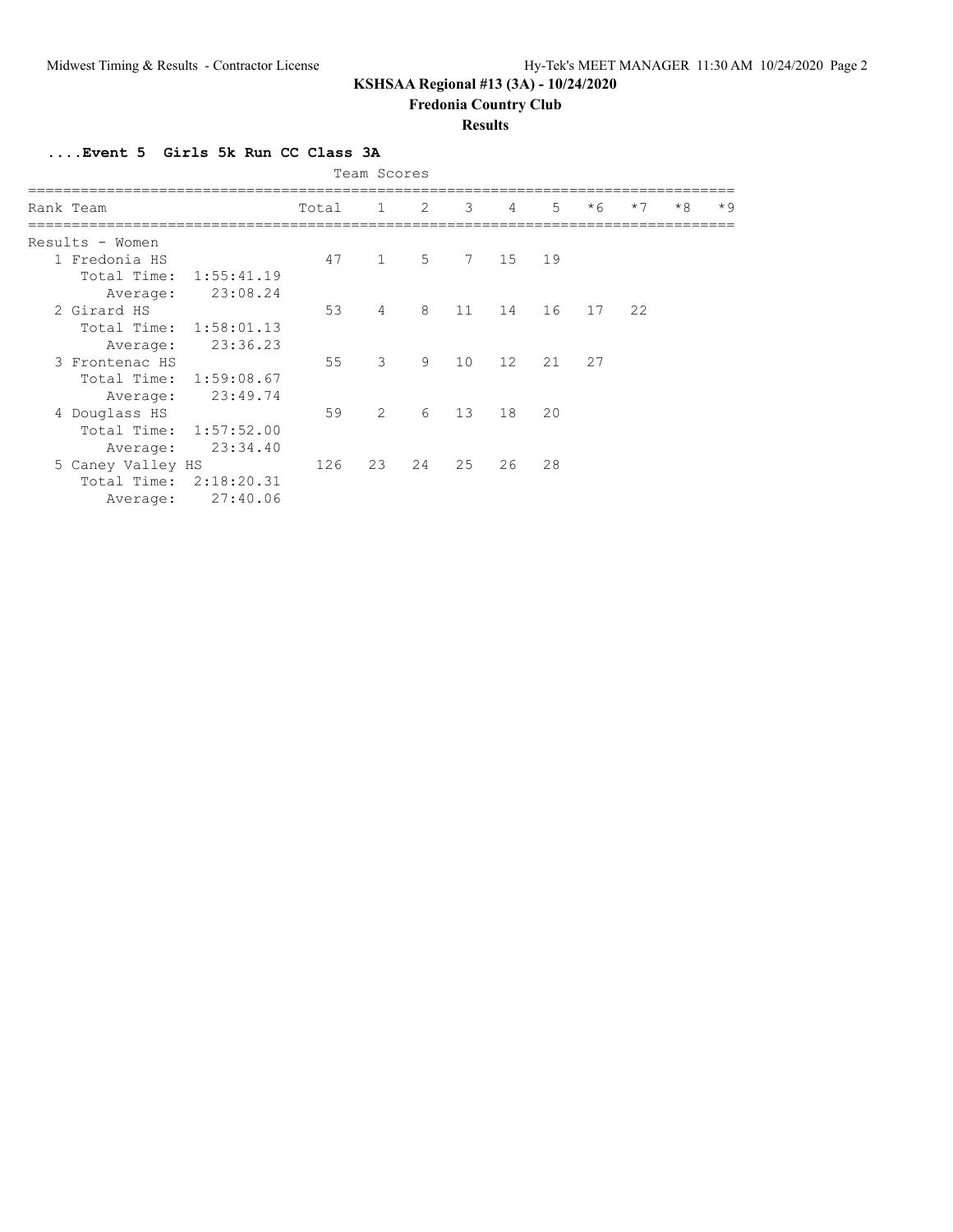# **KSHSAA Regional #13 (3A) - 10/24/2020**

**Fredonia Country Club**

**Results**

**Event 6 Boys 5k Run CC Class 3A**

| Name                                                 | Year School                          | .________________________<br>Finals | -------<br>Points |
|------------------------------------------------------|--------------------------------------|-------------------------------------|-------------------|
| ===================================<br>Results - Men | =======================              |                                     |                   |
| 1 Loque, Cormick                                     | 12 Girard HS                         | 16:13.86                            | 1                 |
| 2 Doubrava, Gavin                                    | 10 Girard HS                         | 17:49.17                            | $\overline{2}$    |
| 3 Oglesby, Ethan                                     | 12 Galena HS                         | 17:49.31                            |                   |
| 4 Ulbrich, Tanner                                    | 10 Girard HS                         | 18:06.14                            | 3                 |
| 5 Laurance, Treyton                                  | 11 Columbus HS                       | 18:23.09                            | 4                 |
| 6 Warner, Ethan                                      | 12 Girard HS                         | 18:37.80                            | 5                 |
| 7 Laurance, Gunnar                                   | 12 Columbus HS                       | 18:42.69                            | 6                 |
| 8 Smith, Taylor                                      | 12 Fredonia HS                       | 18:45.32                            | 7                 |
| 9 King, Easton                                       | 12 Frontenac HS                      | 18:48.37                            | 8                 |
| 10 Gantt, Jaxon                                      | 9 Riverton HS                        | 19:01.50                            |                   |
| 11 Ramsey, Zac                                       | 10 Fredonia HS                       | 19:05.18                            | 9                 |
| 12 Kyler, Jerod                                      | 12 Caney Valley HS                   | 19:06.48                            | 10                |
| 13 Romine, Connor                                    | 12 Columbus HS                       | 19:09.07                            | 11                |
| 14 Bonine, Tallon                                    | 9 Frontenac HS                       | 19:14.91                            | 12                |
| 15 George, Samuel                                    | 10 Fredonia HS                       | 19:15.65                            | 13                |
| 16 Milligan, John                                    | 12 Fredonia HS                       | 19:27.93                            | 14                |
| 17 Hite, Ryan                                        | 11 Frontenac HS                      | 19:34.85                            | 15                |
| 18 Martin, Kenyon                                    | 11 Galena HS                         | 19:39.51                            |                   |
| 19 Jubber, James                                     | 12 Girard HS                         | 19:40.64                            | 16                |
| 20 Clark, Jericho                                    | 10 Eureka HS                         | 19:59.69                            |                   |
| 21 Postrach, Grady                                   | 12 Caney Valley HS                   | 20:02.53                            | 17                |
| 22 Sommer, Ian                                       | 11 Fredonia HS                       | 20:13.21                            | 18                |
| 23 Doherty, Connor                                   | 11 Frontenac HS                      | 20:21.36                            | 19                |
| 24 Medlin, Coy                                       | 11 Frontenac HS                      | 20:24.09                            | 20                |
| 25 Frankenberry, Abram                               | 9 Frontenac HS                       | 20:27.33                            | 21                |
| 26 Bradley, Michael                                  | 12 Caney Valley HS                   | 20:28.90                            | 22                |
| 27 Conwell, Collin                                   | 12 Girard HS                         | 20:28.98                            | 23                |
| 28 Williams, Adam                                    | 12 Frontenac HS                      | 20:36.16                            | 24                |
|                                                      | 9 Eureka HS                          | 20:50.18                            |                   |
| 29 Perrier, Lyle                                     |                                      |                                     | 25                |
| 30 Bass, Leo                                         | 10 Girard HS                         | 21:01.67                            | 26                |
| 31 Wheatley, John                                    | 12 Caney Valley HS<br>11 Fredonia HS | 21:05.58<br>21:06.54                | 27                |
| 32 Huser, Logan                                      |                                      |                                     |                   |
| 33 Kielhorn, Konner                                  | 10 Douglass HS                       | 21:14.85                            | 28                |
| 34 Kiekel, Tyler                                     | 10 Douglass HS                       | 21:15.21                            | 29                |
| 35 Dutton, Joel                                      | 10 Fredonia HS                       | 21:20.81                            | 30                |
| 36 Sanders, Logan                                    | 11 Caney Valley HS                   | 21:23.66                            | 31                |
| 37 Haywood, Tyler                                    | 11 Riverton HS                       | 21:31.06                            |                   |
| 38 Dennis, Ethan                                     | 12 Eureka HS                         | 21:32.81                            |                   |
| 39 Benedict, Gavin                                   | 10 Columbus HS                       | 21:33.37                            | 32                |
| 40 Spradling, Jaxon                                  | 9 Douglass HS                        | 21:34.89                            | 33                |
| 41 Price, Hadley                                     | 10 Galena HS                         | 22:08.21                            |                   |
| 42 Hulvey, Asa                                       | 11 Columbus HS                       | 22:23.79                            | 34                |
| 43 Thiessen, Bryce                                   | 11 Baxter Springs HS                 | 23:00.10                            |                   |
| 44 Hastings, Matthew                                 | 11 Douglass HS                       | 23:40.54                            | 35                |
| 45 Coberley, Andrew                                  | 12 Columbus HS                       | 24:59.65                            | 36                |
| 46 Shirley, Lane                                     | 9 Douglass HS                        | 25:04.58                            | 37                |
| 47 Stanton, Jake                                     | 12 Caney Valley HS                   | 25:50.76                            | 38                |
| 48 Pommier, Paul                                     | 10 Baxter Springs HS                 | 26:31.40                            |                   |
| -- Zafuta, Owen                                      | 11 Frontenac HS                      | DNS                                 |                   |
| -- Clark, Samuel                                     | 11 Girard HS                         | DNS                                 |                   |
| -- Vance, Koda                                       | 10 Neodesha HS                       | DNS                                 |                   |
| -- Zafuta, Evan                                      | 9 Frontenac HS                       | DNS                                 |                   |